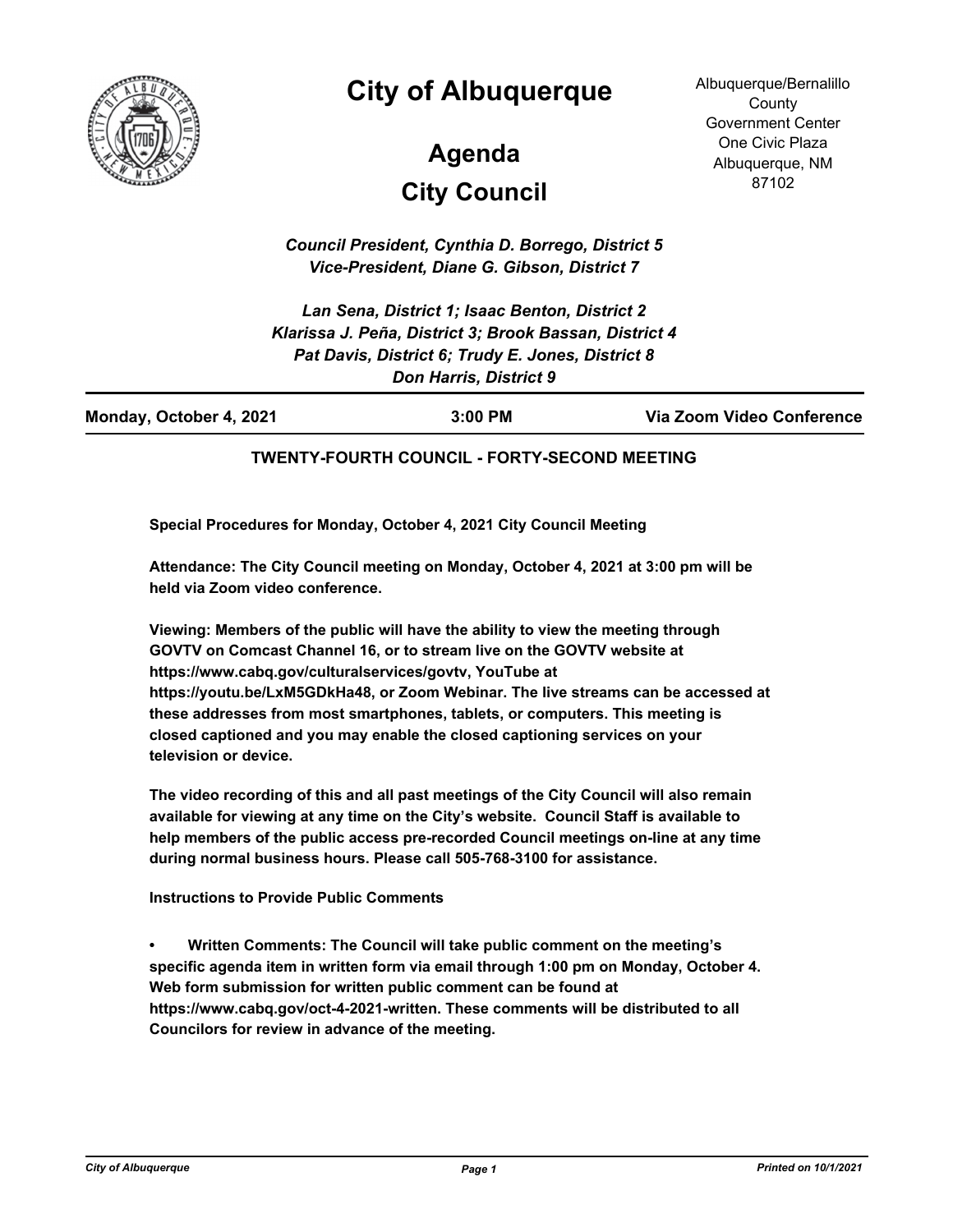**• Virtual, Live Comments: The Council will take general public comment on any topic, including agenda items, from up to a maximum of 30 people, on a first-come first-serve basis. To provide real time verbal public comment over Zoom, participants must sign up for public comment by 1:00 pm on Monday, October 4. The sign-up sheet can be accessed at this link: https://www.cabq.gov/oct-4-2021-live. Participants have the ability to select if they require Spanish language interpretation when signing up.**

 **o Note: Participants must sign up for public comment with the Zoom username or phone number that you will use to enter the Zoom meeting so that you can be identified when accessing the meeting. Persons who do not provide this information will not be allowed into the meeting, but may still view the meeting via Zoom Webinar, YouTube live or through GOVTV.**

**• Participants will be an Attendee in the Zoom Webinar until the public comment period begins. The Zoom moderator will move you into the meeting room as Panelist when it's your turn to provide public comments.** 

 **o Access the Zoom waiting room by following this link, entering the room information manually, or by calling in via telephone:** 

 **- https://cabq.zoom.us/j/81300278131**

- **Webinar ID: 813 0027 8131**
- **(669) 900-6833 // 813 0027 8131#**

 **o Participants will be able to view the meeting via Zoom while waiting for public comments, but participants can also watch on YouTube live or GOVTV.**

**• Once called upon for public comment, the participants will be able to unmute themselves and turn on their camera.**

**• If you are also watching on YouTube or GOVTV, please note that the online stream lags approximately 10 seconds behind the Zoom meeting. Please mute or pause the online stream once you are in the Zoom meeting room to avoid feedback between the Zoom meeting room and the online broadcast.**

**• Public comment will be limited to 1 ½ minutes, which starts when you begin speaking. You will be informed when your time has concluded, at which point your microphone will be muted and your camera will be turned off.**

**• Participants will be moved back to Attendee of Webinar once your comment period has ended.**

**Public Comment ground rules:**

- **Each participant has 1 ½ minutes to present.**
- **Comments are to be addressed to the Councilors only, through the Council President.**
- **Any disruptive conduct will result in removal from the Zoom meeting room.**

#### **1. ROLL CALL**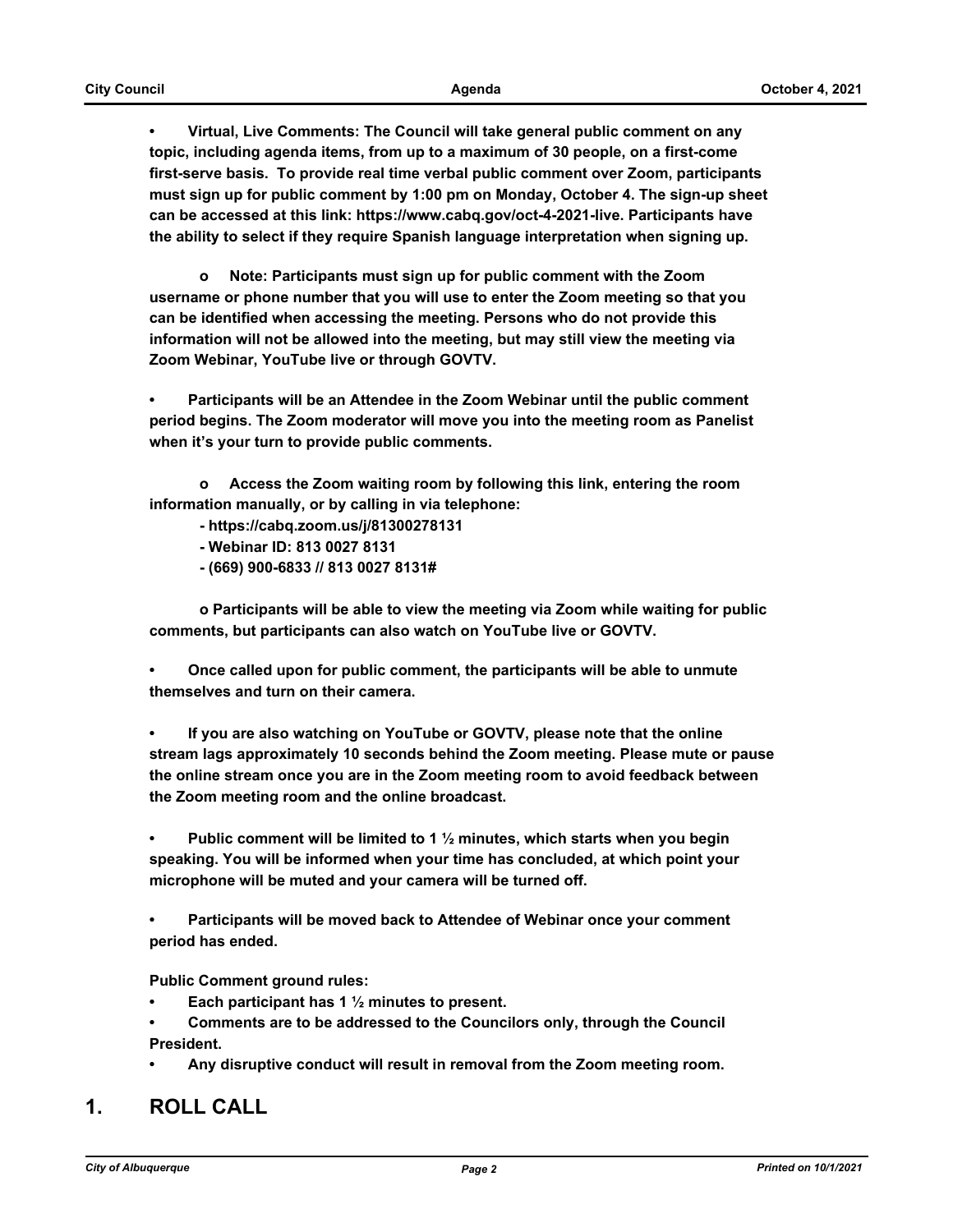### **2. MOMENT OF SILENCE**

**Pledge of Allegiance in English and Spanish and any other language as determined by the Council**

- **3. PROCLAMATIONS & PRESENTATIONS**
- **4. ECONOMIC DEVELOPMENT DISCUSSION**
- **5. ADMINISTRATION QUESTION & ANSWER PERIOD**
- **6. APPROVAL OF JOURNAL**

**September 20, 2021**

**7. COMMUNICATIONS AND INTRODUCTIONS**

#### **8. REPORTS OF COMMITTEES**

**Finance and Government Operations Committee - September 27, 2021**

**Public Safety Committee - September 28, 2021**

## **9. CONSENT AGENDA: {Items may be removed at the request of any Councilor}**

- **\*a.** [EC-21-431](http://cabq.legistar.com/gateway.aspx?m=l&id=/matter.aspx?key=12625) Approval of an Application for State Grid Modernization Grant
- **b.** [EC-21-437](http://cabq.legistar.com/gateway.aspx?m=l&id=/matter.aspx?key=12636) Mayor's re-appointment of Ms. Leah Nauman (Black) to the Lodgers' Tax Advisory Board
- **c.** [EC-21-438](http://cabq.legistar.com/gateway.aspx?m=l&id=/matter.aspx?key=12637) Mayor's reappointment of Mr. T. Zane Reeves to the Personnel Board
- **d.** [EC-21-439](http://cabq.legistar.com/gateway.aspx?m=l&id=/matter.aspx?key=12640) Mayor's re-appointment of Mr. Tushar Patel to the Lodgers' Tax Advisory Board
- **e.** [R-21-196](http://cabq.legistar.com/gateway.aspx?m=l&id=/matter.aspx?key=12638) Determining Reasonable Notice Of Public Meetings Of The City Council (Borrego)
- **f.** [R-21-197](http://cabq.legistar.com/gateway.aspx?m=l&id=/matter.aspx?key=12639) Setting The Official List Of City Council Meetings From January 2022 Through December 2022 (Borrego)
- **\*g.** [R-21-198](http://cabq.legistar.com/gateway.aspx?m=l&id=/matter.aspx?key=12641) C/S Approving And Authorizing The Acceptance Of Grant Funds From The Department Of Commerce Minority Business Development Agency And Providing An Appropriation To The Economic Development Department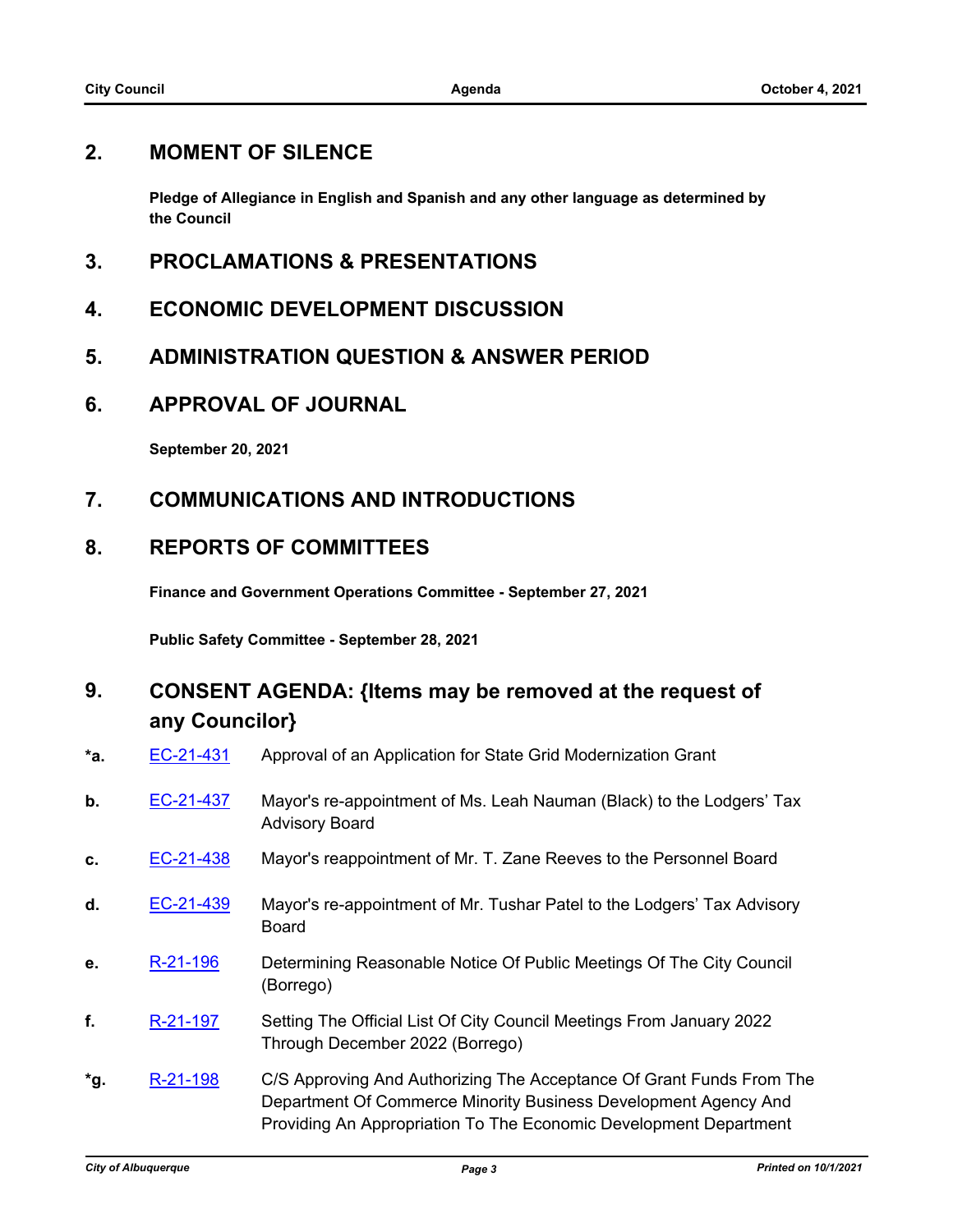For Fiscal Years 2022 Through 2026 (Borrego, by request)

**\*h.** [R-21-201](http://cabq.legistar.com/gateway.aspx?m=l&id=/matter.aspx?key=12644) Approving Submittal Of Grant Applications By The Parks And Recreation Department To The New Mexico Finance Authority, Water Trust Board And Providing An Appropriation To The Parks And Recreation Department For Fiscal Year 2022 (Benton, Davis, Sena, by request)

#### **10. GENERAL PUBLIC COMMENTS**

**Please refer to the statement "Special Procedures for October 4, 2021 City Council Meeting" at the beginning of the Council Agenda.**

#### **11. ANNOUNCEMENTS**

### **12. PUBLIC HEARINGS: {Appeals, SAD Protest Hearings}**

**a.** [AC-21-12](http://cabq.legistar.com/gateway.aspx?m=l&id=/matter.aspx?key=12603) Project-2019-002291, VA-2021-00292, VA-2021-00132: Frank Comfort, Laurelwood NA, appeals the Zoning Hearing Examiners decision to approve a conditional use to allow a drive-through facility for Lot 5A1C2, El Rancho Atrisco Phase 3, located at 1901 Ladera DR NW, zoned MX-L [Section 14-16-4-2]

#### **13. APPROVALS: {Contracts, Agreements, and Appointments}**

- **\*a.** [OC-21-42](http://cabq.legistar.com/gateway.aspx?m=l&id=/matter.aspx?key=12665) Appointment of Mr. Jared Robert Vander Dussen to the Accountability in Government Oversight Committee
- **\*b.** [OC-21-45](http://cabq.legistar.com/gateway.aspx?m=l&id=/matter.aspx?key=12669) Staff Recommendation to Appoint Mr. Jesse Crawford to the Civilian Police Oversight Agency Board

#### **14. FINAL ACTIONS**

- **a.** [O-21-69](http://cabq.legistar.com/gateway.aspx?m=l&id=/matter.aspx?key=12550) Enacting The Albuquerque Automated Speed Enforcement Ordinance To Monitor The Speed Of Travel And Enforce The Speed Limit Through Speed Enforcement Cameras (Peña, Sena, Bassan, Benton)
- **b.** [R-21-155](http://cabq.legistar.com/gateway.aspx?m=l&id=/matter.aspx?key=12448) A Nuisance, Substandard Dwelling Or Structure In Need Of Abatement At 1804 High St SE Within The City Limits Of Albuquerque, New Mexico Is So Ruined, Damaged And Dilapidated As To Be A Menace To The Public Comfort, Health, Peace Or Safety And That It Is To Be Required To Be Removed (Benton, by request)
- **c.** [R-21-182](http://cabq.legistar.com/gateway.aspx?m=l&id=/matter.aspx?key=12580) Establishing Corridor Improvements For 118th Street From Interstate 40 To Senator Dennis Chavez Boulevard As A Priority For The City Albuquerque Funding Processes, Encouraging The New Mexico Department Of Transportation To Prioritize The Approval And Construction Of An Interchange At Interstate 40 And 118th Street (Peña)

*[The intent is to defer R-21-182 to the November 3, 2021 Council meeting.]*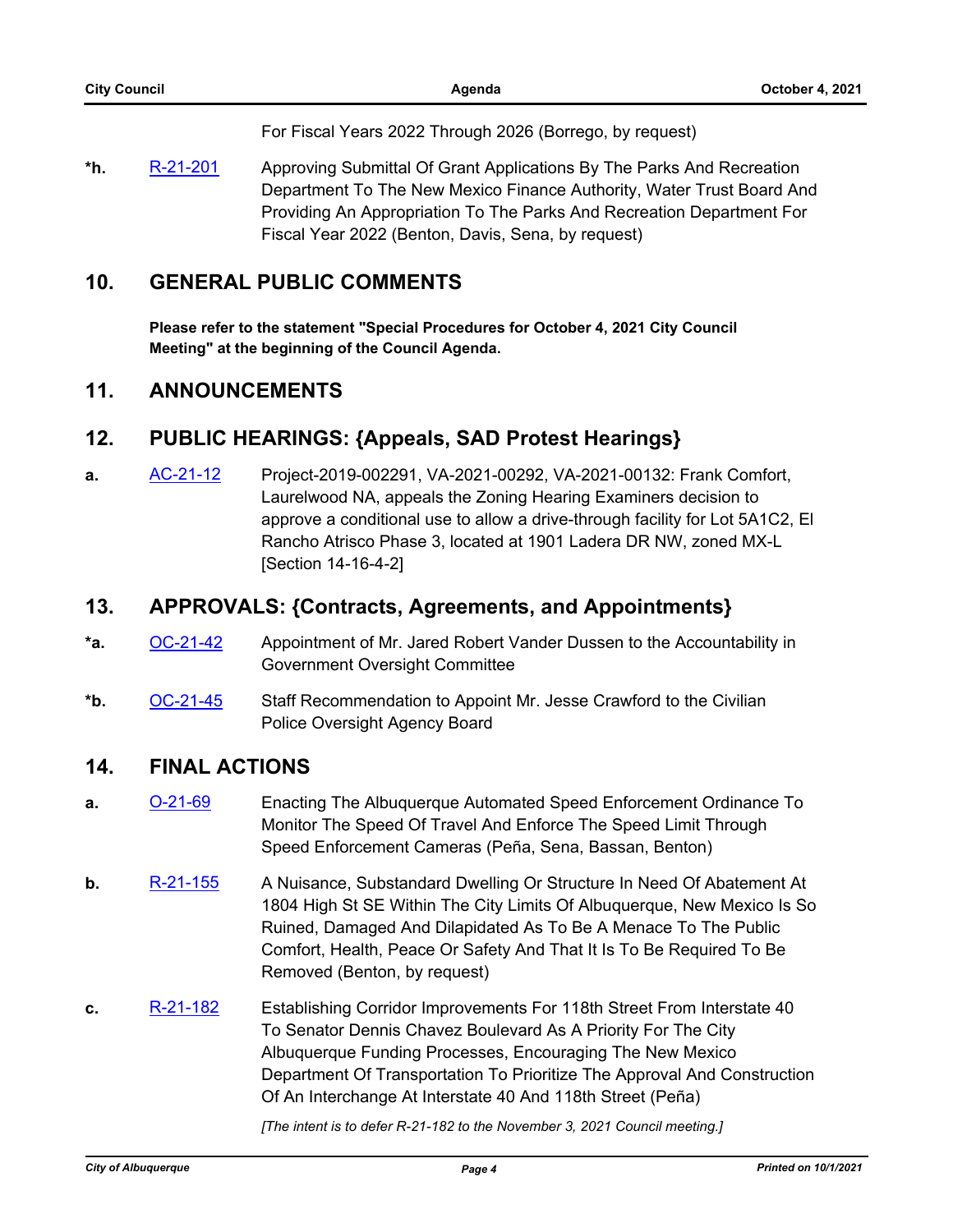| <b>City Council</b> |           | Agenda                                                                                                                                                                                                                                                                                                                                                                                                                                                                                                                                                                                                                                                                                                                                                                                                                                                                                                                                                                                                                                                                                                                                                                                                                                                                                                                                                                                                                                                                                                                                                                                                                                                                                                                     | October 4, 2021 |
|---------------------|-----------|----------------------------------------------------------------------------------------------------------------------------------------------------------------------------------------------------------------------------------------------------------------------------------------------------------------------------------------------------------------------------------------------------------------------------------------------------------------------------------------------------------------------------------------------------------------------------------------------------------------------------------------------------------------------------------------------------------------------------------------------------------------------------------------------------------------------------------------------------------------------------------------------------------------------------------------------------------------------------------------------------------------------------------------------------------------------------------------------------------------------------------------------------------------------------------------------------------------------------------------------------------------------------------------------------------------------------------------------------------------------------------------------------------------------------------------------------------------------------------------------------------------------------------------------------------------------------------------------------------------------------------------------------------------------------------------------------------------------------|-----------------|
| d.                  | R-21-195  | Directing That The Civilian Police Oversight Agency Provide A Training<br>Compliance Report For Members Of The Civilian Police Oversight Agency<br>Board With Respect To The Training Requirements Under The Court<br>Approved Settlement Agreement With The United States Department Of<br>Justice, And The Civilian Police Oversight Ordinance (Borrego, Sena)                                                                                                                                                                                                                                                                                                                                                                                                                                                                                                                                                                                                                                                                                                                                                                                                                                                                                                                                                                                                                                                                                                                                                                                                                                                                                                                                                           |                 |
| е.                  | R-21-202  | Approving The Petition Of The Regents Of The University Of New Mexico<br>By And Through Lobo Development Corporation, A New Mexico Nonprofit<br>Corporation Formed Under The Research Park And Economic<br>Development Act, And The City Of Albuquerque, New Mexico For<br>Formation Of The South Campus Tax Increment Development District (The<br>"District" Or "TIDD") Pursuant To The Tax Increment For Development Act,<br>Sections 5-15-1 Through 5-15-28, NMSA 1978 And City Ordinance,<br>Chapter 4, Article 10; Making Findings In Connection With The Petition<br>And Supporting Documentation Requesting Approval Of The Formation Of<br>The TIDD; Determining The Real Property To Be Included Within The TIDD<br>And The Purposes For Which The TIDD Is Being Formed; Approving The<br>Joint Application, Petition And Financial Feasibility Study For The TIDD;<br>Ratifying The Tax Increment Development Plan Approved For<br>Consideration In Connection With The Formation Of The TIDD; Dedicating<br>75% Of The Gross Receipts Tax Increment Revenue And 75% Of The<br>Property Tax Increment Revenue For The Financing Of Public<br>Improvements For The TIDD, And Related Purposes Under The TIDD Act;<br>Approving Parameters For The Issuance Of Tax Increment Bonds By The<br>TIDD; Providing For Governance Of The TIDD By The Appointment Of<br>Members Of The Governing Body Of The TIDD; Providing That Tax<br>Increment Bonds Of The TIDD And Other Obligations Of The TIDD Shall<br>Not Be Obligations Of The City Of Albuquerque Or The University Of New<br>Mexico; Ratifying Certain Actions Heretofore Taken; Repealing All Actions<br>Inconsistent With This Resolution (Benton, Davis) |                 |
| f.                  | $M-21-11$ | F/S The City Of Albuquerque Reaffirms Its Strong Commitment To End The<br>Drivers Of Crime, Including Criminal Firearm Use And Recidivism<br>(Borrego)                                                                                                                                                                                                                                                                                                                                                                                                                                                                                                                                                                                                                                                                                                                                                                                                                                                                                                                                                                                                                                                                                                                                                                                                                                                                                                                                                                                                                                                                                                                                                                     |                 |
| *g.                 | R-21-205  | Acknowledging and Recognizing The Albuquerque Indian School<br>Cemetery At 4H Park As A Historical And Sacred Burial Site;<br>Acknowledging The Historical And Ongoing Intergenerational Trauma<br>Experienced By Native American Individuals, Families, And Tribal Nations<br>As A Result Of Indian Boarding School Policies; And Committing To Work<br>With Tribal Nations And Local Native Americans Toward Reconciliation<br>And Healing (Benton, Borrego, Sena, by request)                                                                                                                                                                                                                                                                                                                                                                                                                                                                                                                                                                                                                                                                                                                                                                                                                                                                                                                                                                                                                                                                                                                                                                                                                                           |                 |

# **15. OTHER BUSINESS: {Reports, Presentations, and Other Items}**